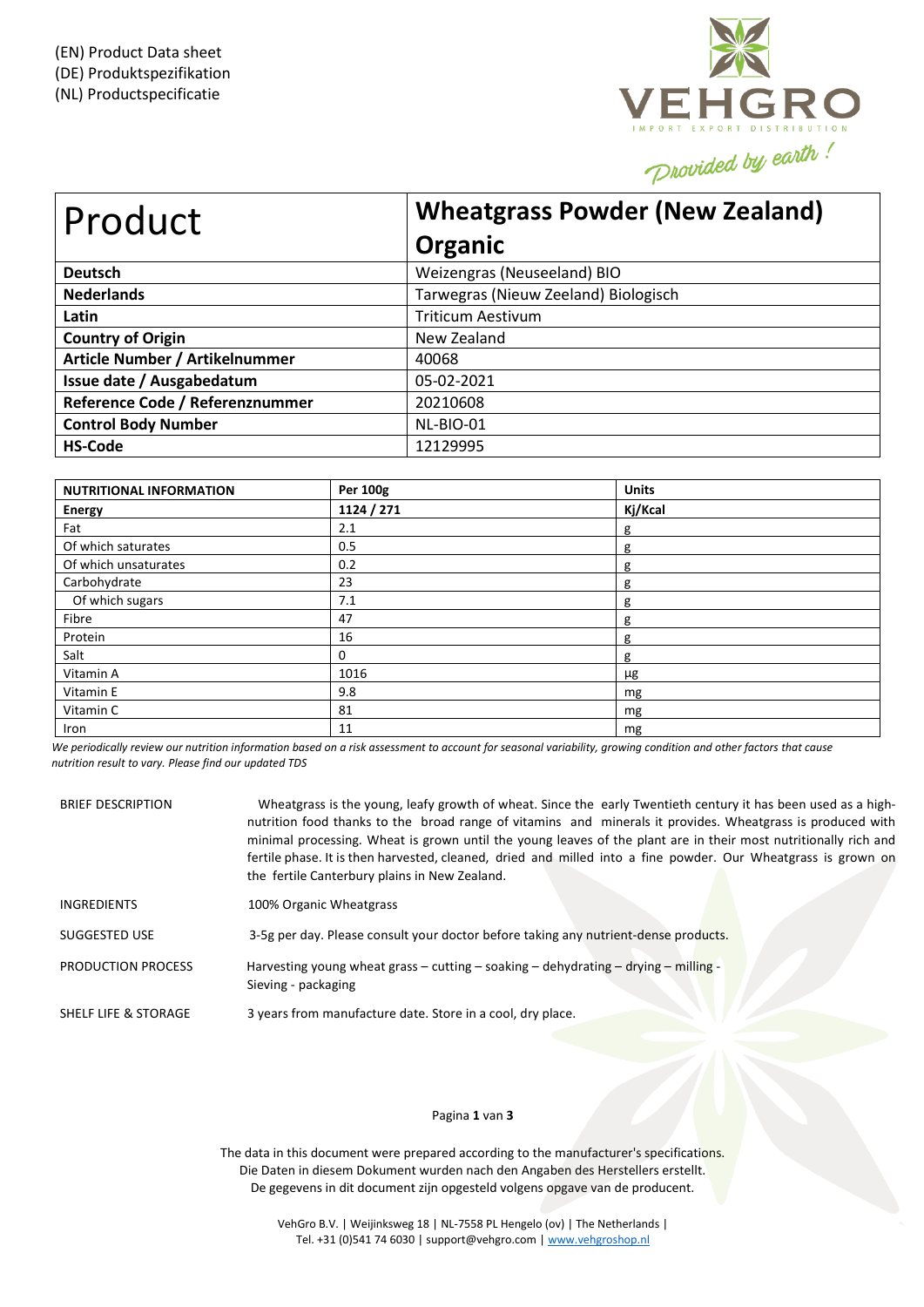

## **AUTHORISED HEALTH BENEFITS BASED ON MICRONUTRIENTS**

Micronutrients in Wheatgrass Powder contribute to:

normal iron metabolism the maintenance of normal mucous membranes to the maintenance of normal skin the maintenance of normal vision the normal function of the immune system normal cognitive development of children the process of cell specialisation normal function of skin normal metabolism of vitamin A normal function of teeth regeneration of the reduced form of vitamin E protection of cells from oxidative stress normal function of blood vessels normal psychological function normal function of bones reduction of tiredness and fatigue normal function of cartilage normal function of gums

normal cognitive function normal formation of red blood cells and haemoglobin normal oxygen transport in the body<br>process of cell division normal energy-yielding metabolism normal functioning of the nervous system increases iron absorption

These approved health benefits are based on the detailed nutritional composition of the product we supply and in compliance with regulation *(EC) No 1924/2006. These health benefits may not be applicable to similar products from other suppliers.*

## **ALLERGEN STATEMENT**

We hereby certify that Wheatgrass powder sold by VehGro B.V. does not contain any substances causing allergies or intolerances as ingredients. The list of allergens which are likely to cause adverse reactions in susceptible individuals is provided in Annex II of Regulation (EU) No 1169/2011. Please note that this statement is based on the information provided by the manufacturer of the product.

## **AUTHENCITY**

Organic Wheatgrass Powder (NZ) is 100% natural and does not contain any additives such as sugars, acids, colorants, preservatives, etc.

#### **GMO FREE**

Organic Wheatgrass Powder (NZ) is not subject to genetic modifications. Process controls are in place to ensure no accidental contamination with genetically modified materials, or materials derived thereafter, can occur. We hereby certify that the product is not subject to labeling under EU Regulations 1829/2003/EC and 1830/2003/EC on genetically modified food and feed.

## **PESTICIDES**

Organic Wheatgrass Powder (NZ) complies with the requirements outlined in Council Regulation (EC) No. 834/2007 (and consecutive amendments). During the manufacturing process the product and the packaging materials are not exposed to pesticides or pesticide residues. Pesticides are not stored on site, nor used in the manufacturing or warehousing areas.

## **IRRADIATION**

The product has not been irradiated and complies with the EU regulation 1999/3/EC.

#### Pagina **2** van **3**

The data in this document were prepared according to the manufacturer's specifications. Die Daten in diesem Dokument wurden nach den Angaben des Herstellers erstellt. De gegevens in dit document zijn opgesteld volgens opgave van de producent.

> VehGro B.V. | Weijinksweg 18 | NL-7558 PL Hengelo (ov) | The Netherlands | Tel. +31 (0)541 74 6030 | support@vehgro.com [| www.vehgroshop.nl](http://www.vehgroshop.nl/)